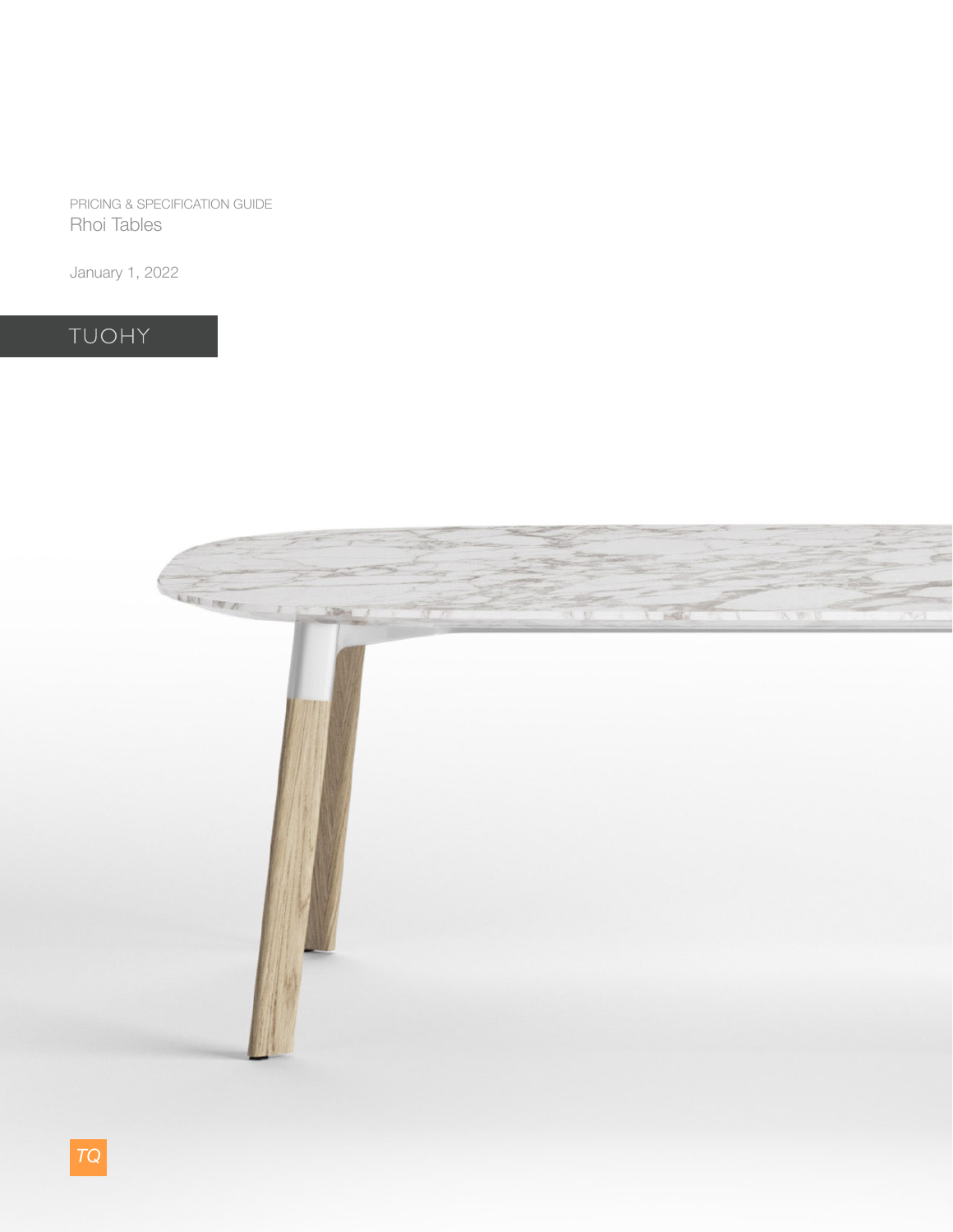### **Overview**

Each Rhoi Table may be ordered in one of 12 top material/edge-style combinations, as shown on the following page. Tables through 120w are in one section; tables over 120w are in two sections. Top segmentation (# pieces) varies by material and size, as charted below.

### **Number of Top Sections, Top Pieces and Legs**

By Shape, Width, and Material

|                                                                      |               | TQ Wood 1 & 2<br><b>TO</b> Acrylic SS<br>Fenix®<br>TQ HPL | Marble<br>Quartz                                  |                            |
|----------------------------------------------------------------------|---------------|-----------------------------------------------------------|---------------------------------------------------|----------------------------|
| Circle 42 diam<br>Circle 48 diam<br>Circle 54 diam<br>Circle 60 diam | sections<br>1 | pcs<br>1<br>1<br>1<br>1                                   | pcs<br>1<br>1<br>$\overline{2}$<br>$\overline{2}$ | # legs<br>3<br>4<br>4<br>4 |
| Triad 42 per side                                                    | 1             | 1                                                         | 1                                                 | 3                          |
| Triad 48 per side                                                    |               | 1                                                         | 1                                                 | 3                          |
| Triad 54 per side                                                    |               | 1                                                         | 1                                                 | 3                          |
| Square 42w 42d                                                       | 1             | 1                                                         | 1                                                 | 4                          |
| Square 48w 48d                                                       |               | 1                                                         | 1                                                 | 4                          |
| Square 54w 54d                                                       |               | 1                                                         | 1                                                 | 4                          |
| Square 60w 60d                                                       |               | 1                                                         | 1                                                 | 4                          |
| Rectangle 72w 36d                                                    | 1             | 1                                                         | 1                                                 | 4                          |
| Rectangle 78w 39d                                                    |               | 1                                                         | 1                                                 | 4                          |
| Rectangle 84w 42d                                                    |               | 1                                                         | 1                                                 | 4                          |
| Rectangle 90w 48d                                                    |               | 1                                                         | 1                                                 | 4                          |
| Rectangle 96w 48d                                                    |               | 1                                                         | 1                                                 | 4                          |
| Rectangle 108w 48d                                                   |               | 1                                                         | $\overline{c}$                                    | 4                          |
| Rectangle 120w 52d                                                   |               | 1                                                         | З                                                 | 4                          |
| Rectangle 132w 52d                                                   | 2             | $\overline{c}$                                            | 4                                                 | 6                          |
| Rectangle 144w 52d                                                   |               | $\overline{2}$                                            | 4                                                 | 6                          |
| Rectangle 156w 56d                                                   |               | $\overline{2}$                                            | 4                                                 | 6                          |
| Rectangle 168w 56d                                                   |               | $\overline{c}$                                            | 4                                                 | 6                          |
| Rectangle 180w 56d                                                   |               | $\overline{2}$                                            | 4                                                 | 6                          |
| Rectangle 192w 60d                                                   |               | $\overline{2}$                                            | 4                                                 | 6                          |
| Rectangle 204w 60d                                                   |               | $\overline{2}$                                            | 6                                                 | 6                          |
| Rectangle 216w 60d                                                   |               | $\overline{2}$                                            | 6                                                 | 6                          |
| Rectangle 240w 60d                                                   |               | $\overline{2}$                                            | 6                                                 | 6                          |
| Super-Ellipse 72w 36/24d                                             | 1             | 1                                                         | 1                                                 | 4                          |
| Super-Ellipse 78w 39/26d                                             |               | 1                                                         | 1                                                 | 4                          |
| Super-Ellipse 84w 42/28d                                             |               | 1                                                         | 1                                                 | 4                          |
| Super-Ellipse 90w 48/32d                                             |               | 1                                                         | 1                                                 | 4                          |
| Super-Ellipse 96w 48/32d                                             |               | 1                                                         | 1                                                 | 4                          |
| Super-Ellipse 108w 52/34d                                            |               | 1                                                         | $\overline{2}$                                    | 4                          |
| Super-Ellipse 120w 54/36d                                            |               | 1                                                         | 3                                                 | 4                          |
| Super-Ellipse 132w 54/36d                                            | 2             | $\overline{2}$                                            | 4                                                 | 6                          |
| Super-Ellipse 144w 54/36d                                            |               | 2                                                         | 4                                                 | 6                          |
| Super-Ellipse 156w 60/40d                                            |               | $\overline{2}$                                            | 4                                                 | 6                          |
| Super-Ellipse 168w 60/40d                                            |               | $\overline{2}$                                            | 4                                                 | 6                          |
| Super-Ellipse 180w 60/40d                                            |               | $\overline{2}$                                            | 4                                                 | 6                          |
| Super-Ellipse 192w 60/40d                                            |               | $\overline{c}$                                            | 4                                                 | 6                          |
| Super-Ellipse 204w 60/40d                                            |               | $\overline{2}$                                            | 6                                                 | 6                          |
| Super-Ellipse 216w 60/40d                                            |               | $\overline{2}$                                            | 6                                                 | 6                          |

### Conference: **Rhoi**

| Overview                      | CR <sub>2</sub> |
|-------------------------------|-----------------|
| Top Materials and Edge Styles | CR <sub>3</sub> |
| Square Edge Tops              | CR4             |
| Bevel Edge Tops               | CR <sub>6</sub> |

CR3 CR4<br>CR6



### TUOHY

*= Tuohy QuickShip TQ*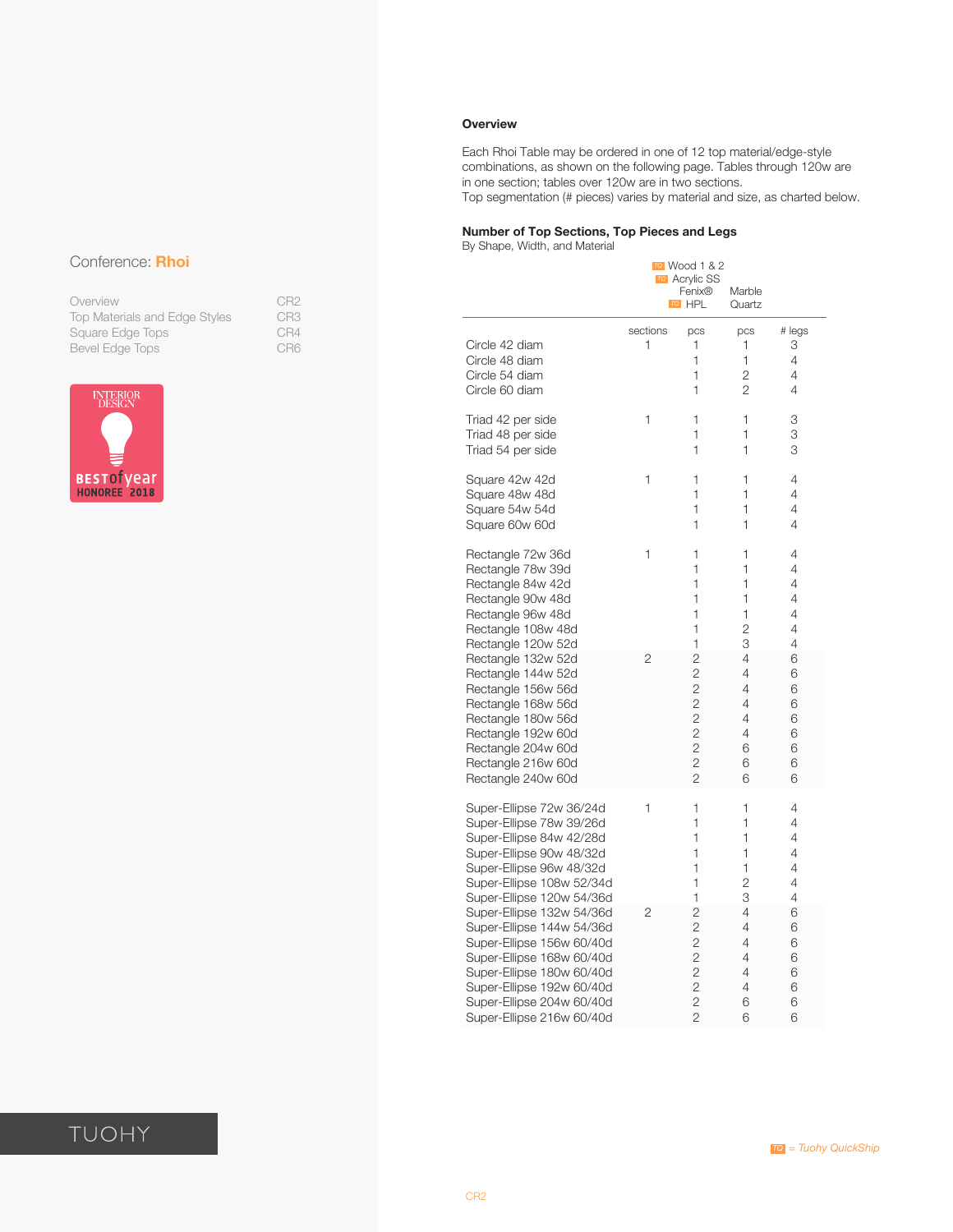<span id="page-2-0"></span>**Top Materials Edge Styles**





TUOHY

*= Tuohy QuickShip TQ*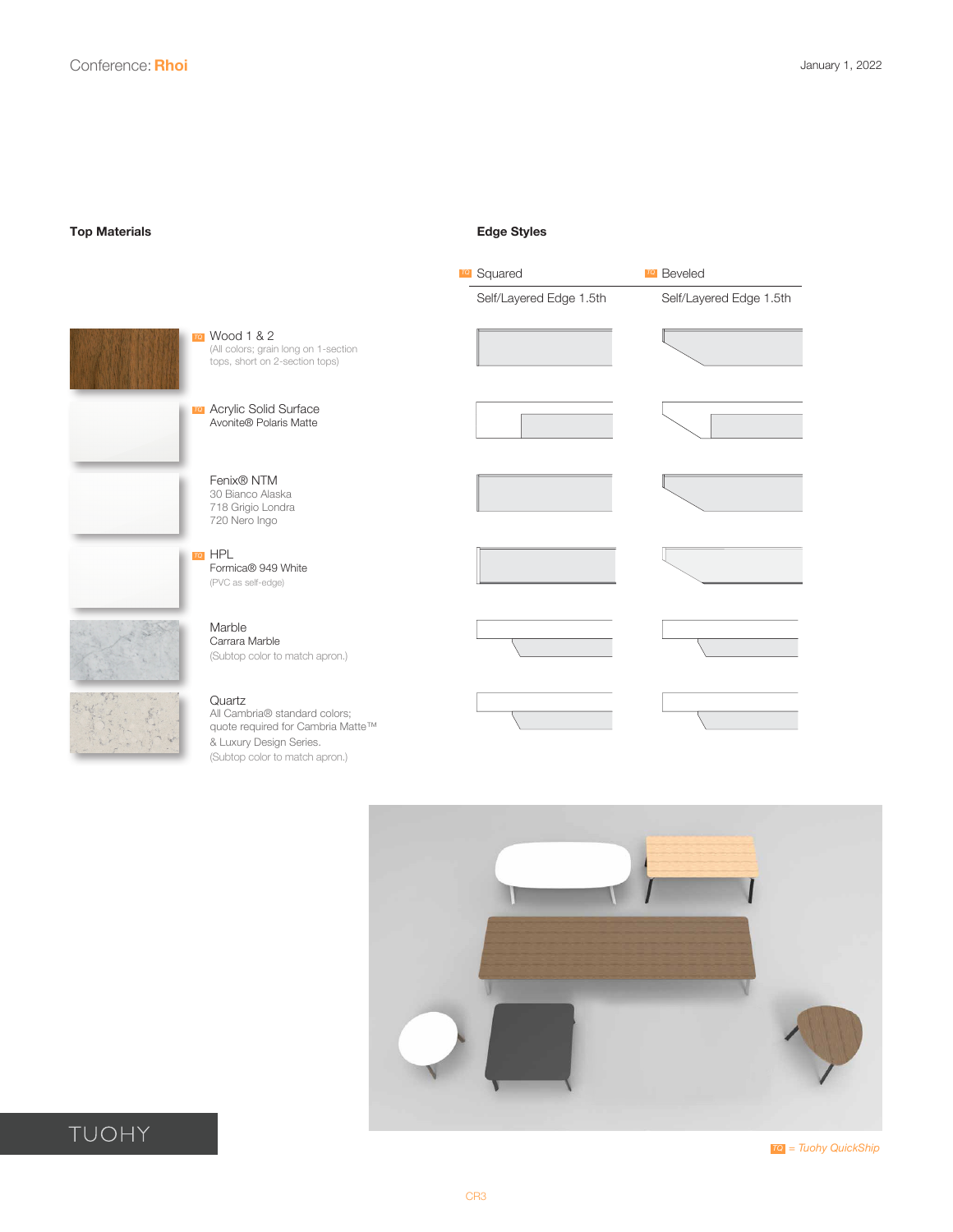#### **=** *Tuohy QuickShip is available in columns tagged with this symbol. To order, insert "TQ" before the product prefix. Ex: TQRHC42… replaces RHC42… Inquire with Customer Service on current lead-times and power-data options.*

<span id="page-3-0"></span>

|                                  |           |                 | TQ    | TQ                | $TQ$        |             | TQ          |             |             |                  |                  | $TQ$       |
|----------------------------------|-----------|-----------------|-------|-------------------|-------------|-------------|-------------|-------------|-------------|------------------|------------------|------------|
| Rhoi Tables: Square Edge Tops    | Seats     | Product No.     | Wood1 | Wood <sub>2</sub> | Acrylic SS  | Fenix®      | <b>HPL</b>  | Marble      | Quartz      | Wood1 Wood2      |                  | Metal      |
| Circle 1.5th Top, 29.5h $\pm$    |           |                 | WS1S  | WS2S              | <b>SSSS</b> | <b>FXSS</b> | <b>HPLS</b> | <b>MBLS</b> | <b>QRTS</b> | W <sub>1</sub> L | W <sub>2</sub> L | <b>MTL</b> |
| Rhoi SgEdge Circle 42 diam       | $3-5$     | RHC42           | 3014  | 3165              | 4077        | 3338        | 2521        | 6345        | 5467        | 388              | 428              | 1152       |
| Rhoi SqEdge Circle 48 diam       | $4 - 6$   | RHC48           | 3686  | 3870              | 4955        | 4186        | 3118        | 8033        | 6886        | 516              | 570              | 1536       |
| Rhoi SqEdge Circle 54 diam       | $4 - 7$   | RHC54           | 4081  | 4285              | 5586        | 4782        | 3430        | 9580        | 8131        | 516              | 570              | 1536       |
| Rhoi SqEdge Circle 60 diam       | $5 - 7$   | RHC60           | 4419  | 4640              | 6187        | 5344        | 3675        | 11204       | 9415        | 516              | 570              | 1536       |
|                                  |           |                 |       |                   |             |             |             |             |             |                  |                  |            |
| Triad 1.5th Top, 29.5h ‡         |           |                 | WS1S  | WS2S              | <b>SSSS</b> | <b>FXSS</b> | <b>HPLS</b> | <b>MBLS</b> | <b>QRTS</b> | W <sub>1</sub> L | W <sub>2</sub> L | <b>MTL</b> |
| 1 Rhoi SqEdge Triad 42 per side  | $3-5$     | RHT42           | 3014  | 3165              | 4077        | 3338        | 2521        | 6345        | 5467        | 388              | 428              | 1152       |
| Rhoi SqEdge Triad 48 per side    | $4 - 6$   | RHT48           | 3686  | 3870              | 4955        | 4186        | 3118        | 8033        | 6886        | 388              | 428              | 1152       |
| Rhoi SqEdge Triad 54 per side    | $4 - 7$   | RHT54           | 4081  | 4285              | 5586        | 4782        | 3430        | 9580        | 8131        | 388              | 428              | 1152       |
| Square 1.5th Top, 29.5h ‡        |           |                 | WS1S  | WS2S              | <b>SSSS</b> | <b>FXSS</b> | <b>HPLS</b> | <b>MBLS</b> | <b>QRTS</b> | W <sub>1</sub> L | W <sub>2</sub> L | <b>MTL</b> |
| 1 Rhoi SgEdge Square 42w 42d     | 4         | <b>RHS4242</b>  | 4950  | 5197              | 6013        | 5275        | 4459        | 8281        | 7405        | 516              | 570              | 1536       |
| Rhoi SqEdge Square 48w 48d       | $4 - 8$   | <b>RHS4848</b>  | 5319  | 5584              | 6590        | 5820        | 4753        | 9666        | 8522        | 516              | 570              | 1536       |
| Rhoi SqEdge Square 54w 54d       | $4 - 8$   | <b>RHS5454</b>  | 5716  | 6002              | 7220        | 6417        | 5065        | 11213       | 9764        | 516              | 570              | 1536       |
| Rhoi SqEdge Square 60w 60d       | $4 - 8$   | <b>RHS6060</b>  | 6138  | 6445              | 7905        | 7062        | 5392        | 12923       | 11133       | 516              | 570              | 1536       |
|                                  |           |                 |       |                   |             |             |             |             |             |                  |                  |            |
| Rectangle 1.5th Top, 29.5h ‡     |           |                 | WS1S  | WS2S              | <b>SSSS</b> | <b>FXSS</b> | <b>HPLS</b> | <b>MBLS</b> | <b>QRTS</b> | W <sub>1</sub> L | W <sub>2</sub> L | <b>MTL</b> |
| Rhoi SqEdge Rectangle 72w 36d    | $4 - 6$   | <b>RHR7236</b>  | 6027  | 6328              | 7278        | 6493        | 5291        | 10787       | 9498        | 516              | 570              | 1536       |
| Rhoi SqEdge Rectangle 78w 39d    | $6 - 8$   | <b>RHR7839</b>  | 6316  | 6632              | 7741        | 6930        | 5519        | 11922       | 10410       | 516              | 570              | 1536       |
| Rhoi SqEdge Rectangle 84w 42d    | $6 - 8$   | <b>RHR8442</b>  | 6626  | 6958              | 8237        | 7399        | 5764        | 13147       | 11394       | 516              | 570              | 1536       |
| Rhoi SqEdge Rectangle 90w 48d    | $6 - 8$   | <b>RHR9048</b>  | 6963  | 7312              | 8879        | 7995        | 5992        | 14974       | 12827       | 516              | 570              | 1536       |
| Rhoi SqEdge Rectangle 96w 48d    | $6 - 12$  | <b>RHR9648</b>  | 7282  | 7646              | 9307        | 8405        | 6270        | 15833       | 13542       | 516              | 570              | 1536       |
| Rhoi SqEdge Rectangle 108w 48d   | $8 - 12$  | RHR10848        | 7662  | 8045              | 9910        | 8977        | 6572        | 17298       | 14722       | 516              | 570              | 1536       |
| Rhoi SqEdge Rectangle 120w 52d   | $8 - 14$  | RHR12052        | 10748 | 11285             | 13401       | 12406       | 9513        | 22370       | 19005       | 516              | 570              | 1536       |
| 2 Rhoi SqEdge Rectangle 132w 52d | $8 - 14$  | RHR13252        | 12720 | 13356             | 15933       | 14788       | 11252       | 27855       | 24066       | 775              | 854              | 2303       |
| Rhoi SqEdge Rectangle 144w 52d   | $10 - 16$ | <b>RHR14452</b> | 13164 | 13822             | 16644       | 15459       | 11601       | 29604       | 25470       | 775              | 854              | 2303       |
| Rhoi SqEdge Rectangle 156w 56d   | $10 - 18$ | <b>RHR15656</b> | 13961 | 14659             | 17972       | 16708       | 12208       | 33010       | 28185       | 775              | 854              | 2303       |
| Rhoi SqEdge Rectangle 168w 56d   | $10 - 18$ | RHR16856        | 14426 | 15147             | 18724       | 17417       | 12571       | 34877       | 29684       | 775              | 854              | 2303       |
| Rhoi SgEdge Rectangle 180w 56d   | $12 - 20$ | <b>RHR18056</b> | 14891 | 15635             | 19475       | 18126       | 12933       | 36747       | 31181       | 775              | 854              | 2303       |
| Rhoi SgEdge Rectangle 192w 60d   | $12 - 20$ | RHR19260        | 15767 | 16555             | 20966       | 19522       | 13588       | 40633       | 34271       | 775              | 854              | 2303       |
| Rhoi SqEdge Rectangle 204w 60d   | $12 - 20$ | RHR20460        | 16251 | 17064             | 21758       | 20269       | 13963       | 42621       | 35864       | 775              | 854              | 2303       |
| Rhoi SqEdge Rectangle 216w 60d   | 14-22     | RHR21660        | 16736 | 17573             | 22549       | 21015       | 14338       | 44611       | 37456       | 775              | 854              | 2303       |
| Rhoi SgEdge Rectangle 240w 60d   | 16-26     | RHR24060        | 17704 | 18590             | 24132       | 22507       | 15088       | 48590       | 40639       | 775              | 854              | 2303       |

Continue to the next page for Super-Ellipse shapes and material listings.

| See margin notes about<br>converting eligible product<br>numbers for Tuohy QuickShip.                                                       | > To Order, Specify:<br>Description<br>Product Number<br>Top Material (by spec code and material choice); note price.<br>Apron Finish (finish choice)<br>Leg Material (by spec code and material choice); note price.<br>List Price = Top Material $\frac{6}{3}$ plus Leg Material \$.<br>Notes:                                                                                                                                                           | Example:<br>Rhoi SqEdge Circle 42 diam<br>Prod. No.: RHC42 (TO TQRHC42)<br>Top: Wood1 WS1S: WL33 Catalan Walnut<br>Apron: MRB Resin Black<br>Leg: Wood1 W1L: WL33 Catalan Walnut<br>List Price: $3014 + 388 = $3402$ |  |  |  |  |  |  |
|---------------------------------------------------------------------------------------------------------------------------------------------|------------------------------------------------------------------------------------------------------------------------------------------------------------------------------------------------------------------------------------------------------------------------------------------------------------------------------------------------------------------------------------------------------------------------------------------------------------|----------------------------------------------------------------------------------------------------------------------------------------------------------------------------------------------------------------------|--|--|--|--|--|--|
|                                                                                                                                             | Tables may be ordered parametrically; minimum depth is 36 inches, maximum depth is 60 inches. To Not available on TQ.<br>Tables other than Circles have radius corners of 4 inches.<br>Tables through 120w are in 1-section; tables over 120w are in 2-sections. Top materials may be further segmented.<br>Tables over 120w will include center electrical base.                                                                                          |                                                                                                                                                                                                                      |  |  |  |  |  |  |
| <b>Table Sections</b><br>Top materials may be further<br>segmented based on the top<br>material and size specified.<br>Please see page CR2. | Tables less than 120w, order center base for electrical cable management below.<br>Tables 156w or more with Marble or Quartz tops include a center base for each section of top.<br>Center bases are veneer or solid wood color, compatible with leg finish.<br>See Electrical and Power-Data options-other than Apron Power-for use with Rhoi Tables.<br>+ Options:<br>For electrical cable management base append EB to product number; add \$1290 list. |                                                                                                                                                                                                                      |  |  |  |  |  |  |
|                                                                                                                                             |                                                                                                                                                                                                                                                                                                                                                                                                                                                            |                                                                                                                                                                                                                      |  |  |  |  |  |  |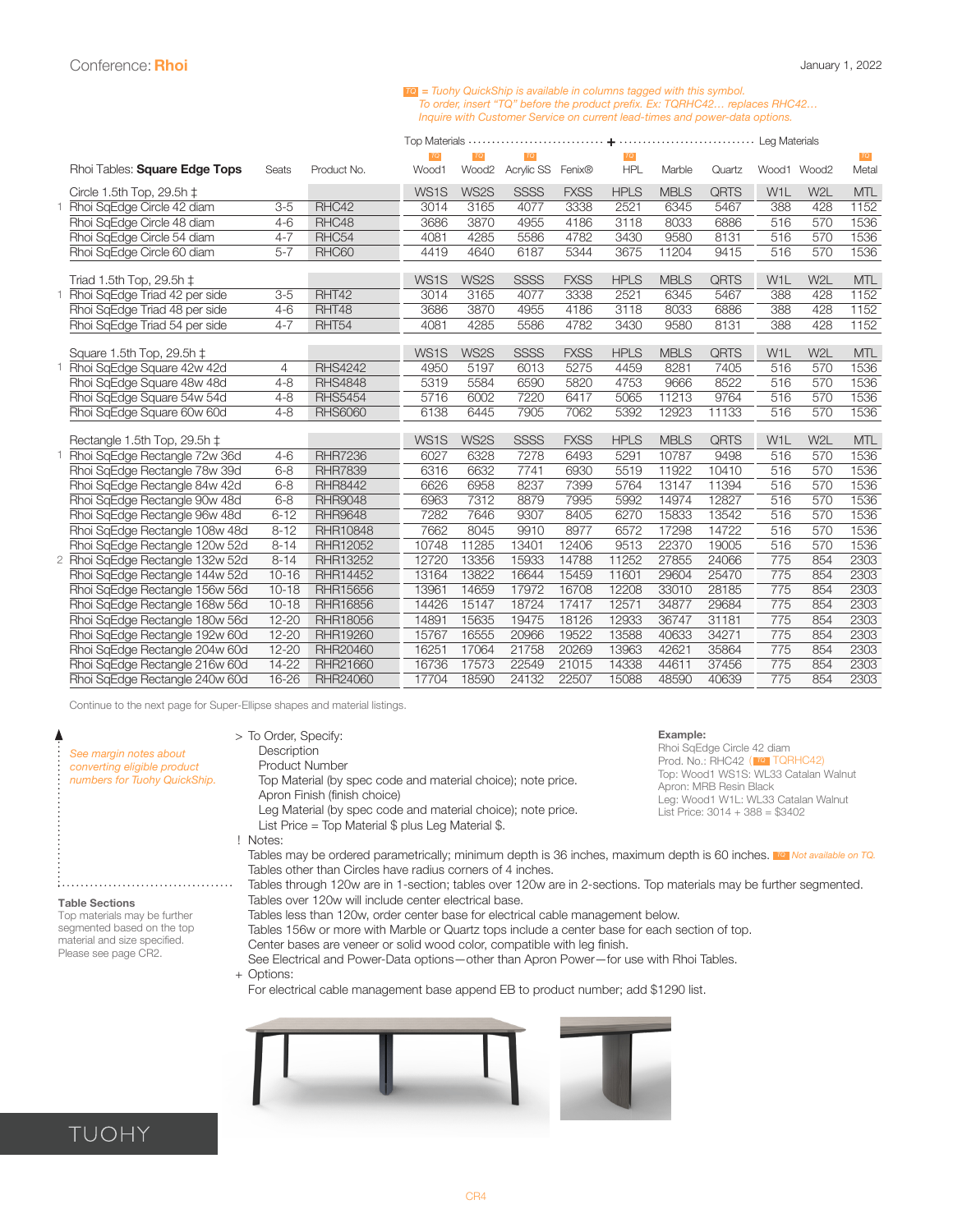#### **=** *Tuohy QuickShip is available in columns tagged with this symbol. TQTo order, insert "TQ" before the product prefix. Ex: TQRHSE723624 replaces RHSE723624. Inquire with Customer Service on current lead-times and power-data options.*

**+**

|                                           |              |                   | Top Materials<br>Leg Materials |                   |             |             |             |             |             |                  |                  |            |
|-------------------------------------------|--------------|-------------------|--------------------------------|-------------------|-------------|-------------|-------------|-------------|-------------|------------------|------------------|------------|
|                                           |              |                   | <b>TQ</b>                      | TQ                | TQ          |             | <b>TQ</b>   |             |             |                  |                  | TQ         |
| Rhoi Tables: Square Edge Tops             | <b>Seats</b> | Product No.       | Wood1                          | Wood <sub>2</sub> | Acrylic SS  | Fenix®      | <b>HPL</b>  | Marble      | Quartz      | Wood1            | Wood2            | Metal      |
| Super-Ellipse 1.5th Top, 29.5h $\ddagger$ |              |                   | WS <sub>1</sub> S              | WS2S              | <b>SSSS</b> | <b>FXSS</b> | <b>HPLS</b> | <b>MBLS</b> | <b>QRTS</b> | W <sub>1</sub> L | W <sub>2</sub> L | <b>MTL</b> |
| Rhoi SqEdge S.Ellipse 72w 36/24d          | 6            | <b>RHSE723624</b> | 5993                           | 6293              | 7372        | 6588        | 5387        | 10881       | 9593        | 516              | 570              | 1536       |
| Rhoi SqEdge S.Ellipse 78w 39/26d          | 6-8          | <b>RHSE783926</b> | 6281                           | 6595              | 7833        | 7024        | 5613        | 12018       | 10505       | 516              | 570              | 1536       |
| Rhoi SqEdge S.Ellipse 84w 42/28d          | $6 - 8$      | <b>RHSE844228</b> | 6593                           | 6923              | 8332        | 7493        | 5859        | 13242       | 11490       | 516              | 570              | 1536       |
| Rhoi SqEdge S.Ellipse 90w 48/32d          | $6 - 8$      | RHSE904832        | 6930                           | 7276              | 8972        | 8090        | 6087        | 15068       | 12923       | 516              | 570              | 1536       |
| Rhoi SaEdge S.Ellipse 96w 48/32d          | $6 - 10$     | RHSE964832        | 7247                           | 7610              | 9400        | 8501        | 6365        | 15929       | 13638       | 516              | 570              | 1536       |
| Rhoi SqEdge S.Ellipse 108w 52/34d         | $8 - 10$     | RHSE1085234       | 7791                           | 8181              | 10330       | 9374        | 6769        | 18368       | 15577       | 516              | 570              | 1536       |
| Rhoi SgEdge S.Ellipse 120w 54/36d         | $8 - 12$     | RHSE1205436       | 10735                          | 11272             | 13606       | 12599       | 9594        | 22937       | 19716       | 516              | 570              | 1536       |
| Rhoi SgEdge S.Ellipse 132w 54/36d         | $8 - 12$     | RHSE1325436       | 12716                          | 13352             | 16183       | 15020       | 11348       | 28544       | 24608       | 775              | 854              | 2303       |
| Rhoi SaEdae S.Ellipse 144w 54/36d         | $10 - 14$    | RHSE1445436       | 13169                          | 13828             | 16914       | 15710       | 11705       | 30353       | 26059       | 775              | 854              | 2303       |
| Rhoi SgEdge S.Ellipse 156w 60/40d         | $10 - 16$    | RHSE1566040       | 14105                          | 14810             | 18525       | 17220       | 12397       | 34599       | 29431       | 775              | 854              | 2303       |
| Rhoi SgEdge S.Ellipse 168w 60/40d         | $10 - 16$    | RHSE1686040       | 14589                          | 15318             | 19318       | 17966       | 12773       | 36587       | 31022       | 775              | 854              | 2303       |
| Rhoi SgEdge S.Ellipse 180w 60/40d         | $10 - 16$    | RHSE1806040       | 15074                          | 15827             | 20110       | 18712       | 13147       | 38577       | 32613       | 775              | 854              | 2303       |
| Rhoi SgEdge S.Ellipse 192w 60/40d         | $12 - 20$    | RHSE1926040       | 15652                          | 16435             | 20993       | 19551       | 13616       | 40659       | 34299       | 775              | 854              | 2303       |
| Rhoi SgEdge S.Ellipse 204w 60/40d         | 12-20        | RHSE2046040       | 16137                          | 16944             | 21786       | 20295       | 13990       | 42649       | 35890       | 775              | 854              | 2303       |
| Rhoi SgEdge S.Ellipse 216w 60/40d         | 14-22        | RHSE2166040       | 16621                          | 17452             | 22578       | 21042       | 14365       | 44637       | 37482       | 775              | 854              | 2303       |

| See margin notes about<br>converting eligible product<br>numbers for Tuohy QuickShip.                                                       | > To Order, Specify:<br>Description<br>Product Number<br>Top Material (by spec code and material choice); note price.<br>Apron Finish (finish choice)<br>Leg Material (by spec code and material choice); note price.<br>List Price = Top Material $$$ plus Leg Material $$$ .                                                                                                                                                                                                                                                                                                                                                                                                                                                                                                                                                                | Example:<br>Rhoi SgEdge S-Ellipse 72w 36/24d<br>Prod. No.: RHSE723624 (TO TQRHSE723624)<br>Top: Wood1 WS1S: AN89 Light Anigre<br>Apron: MRSA Resin Satin Aluminum<br>Leg: Metal MTL: MRSA Resin Satin Aluminum<br>List Price: $5933 + 1536 = $7529$ |
|---------------------------------------------------------------------------------------------------------------------------------------------|-----------------------------------------------------------------------------------------------------------------------------------------------------------------------------------------------------------------------------------------------------------------------------------------------------------------------------------------------------------------------------------------------------------------------------------------------------------------------------------------------------------------------------------------------------------------------------------------------------------------------------------------------------------------------------------------------------------------------------------------------------------------------------------------------------------------------------------------------|-----------------------------------------------------------------------------------------------------------------------------------------------------------------------------------------------------------------------------------------------------|
| <b>Table Sections</b><br>Top materials may be further<br>segmented based on the top<br>material and size specified.<br>Please see page CR2. | Notes:<br>Tables may be ordered parametrically; minimum depth is 36 inches, maximum depth is 60 inches. To Not available on TQ.<br>Tables other than Circles have radius corners of 4 inches.<br>Tables through 120w are in 1-section; tables over 120w are in 2-sections. Top materials may be further segmented.<br>Tables over 120w will include center electrical base.<br>Tables less than 120w, order center base for electrical cable management below.<br>Tables 156w or more with Marble or Quartz tops include a center base for each section of top.<br>Center bases are veneer or solid wood color, compatible with leg finish.<br>See Electrical and Power-Data options — other than Apron Power — for use with Rhoi Tables.<br>+ Options:<br>For electrical cable management base append EB to product number; add \$1290 list. |                                                                                                                                                                                                                                                     |

#### Top Materials Apron Finish Leg Materials

| Wood1 WS1S               |
|--------------------------|
| AN89 Light Anigre        |
| AS22 Blanco Ash          |
| <b>BS28 Whitened Oak</b> |
| CH45 Light Cherry        |
| CH49 Medium Cherry       |
| CH53 Dark Cherry         |
| MH95 Medium Mahogany     |
| MH97 Dark Mahogany       |
| MP57 Light Maple         |
| MP61 White Maple         |
| SP73 Medium Sapele       |
| WL33 Catalan Walnut      |
| WL35 Scandia Walnut      |
| WL79 Sumatra Walnut      |
| <b>WL80 Mezzo Walnut</b> |
| WO38 Tangiers Oak        |
|                          |

Wood2 WS2S BS30 Mateo Gray FB14 Flamed Black FG11 Flamed Gray FS10 Flamed Sand FWX9 Flamed White SOX6 Sand Oak SSX2 Striped Sand

Acrylic Solid Surface SSSS *TQ TQ TQ TQ* Avonite® 8256 Polaris

> Fenix® NTM FXSS 30 Bianco Alaska 718 Grigio Londra 720 Nero Ingo

HPL HPLS *TQ* Formica® 949 White

> Marble MBLS **Carrara**

Quartz QRTS All standard Cambria® colors except: Cambria Matte™ Luxury Design Series

To Metal MRB Resin Black MRBM Resin Black Matte MRW Resin White MRSA Resin Satin Aluminum MRTG Resin Thunder Gray

Top

.........Apron  $\ldots \ldots \ldots$  Leg:

Wood1 W1L WL33 Catalan Walnut WL35 Scandia Walnut WL79 Sumatra Walnut WL80 Mezzo Walnut WO38 Tangiers Oak

Wood2 W2L FWX9 Flamed White

Metal MTL *TQ*

MRB Resin Black MRBM Resin Black Matte MRW Resin White MRSA Resin Satin Aluminum MRTG Resin Thunder Gray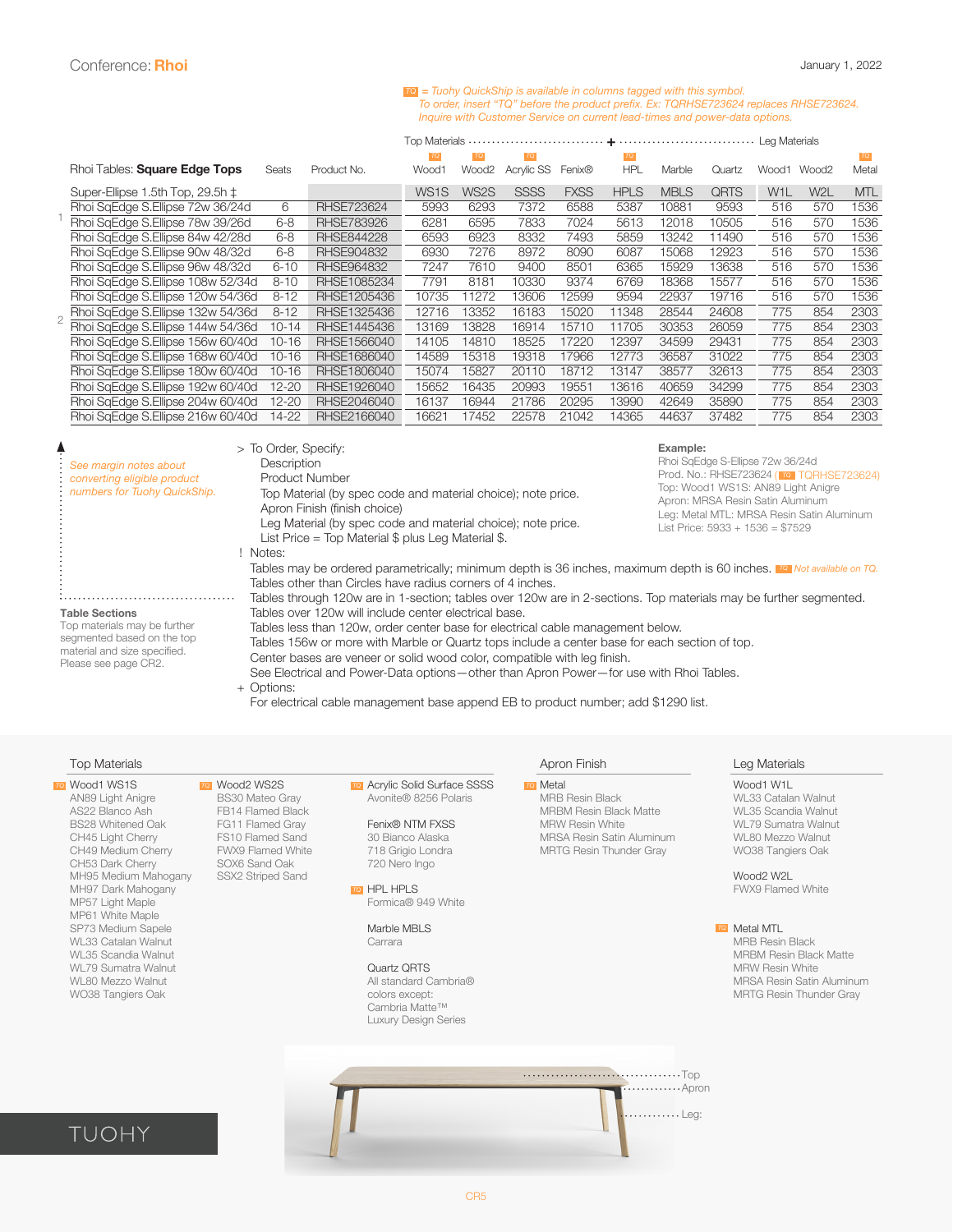#### **=** *Tuohy QuickShip is available in columns tagged with this symbol. To order, insert "TQ" before the product prefix. Ex: TQRHC42… replaces RHC42… Inquire with Customer Service on current lead-times and power-data options.*

<span id="page-5-0"></span>

|                                            |                      |                                   | TQ                | TQ           | <b>TQ</b>    |                     |              |                |                |                  |                  | $TQ$         |
|--------------------------------------------|----------------------|-----------------------------------|-------------------|--------------|--------------|---------------------|--------------|----------------|----------------|------------------|------------------|--------------|
| Rhoi Tables: Bevel Edge Tops               | Seats                | Product No.                       | Wood1             | Wood2        | Acrylic SS   | Fenix®              | <b>HPL</b>   | Marble         | Quartz         | Wood1 Wood2      |                  | Metal        |
| Circle 1.5th Top, 29.5h $\pm$              |                      |                                   | WS <sub>1</sub> B | WS2B         | <b>SSSB</b>  | <b>FXSB</b>         | <b>HPLB</b>  | <b>MBLB</b>    | QRTB           | W <sub>1</sub> L | W <sub>2</sub> L | <b>MTL</b>   |
| Rhoi BylEdge Circle 42 diam                | $3-5$                | RHC42                             | 3278              | 3442         | 4340         | 3603                | 2784         | 6345           | 5467           | 388              | 428              | 1152         |
| Rhoi BvlEdge Circle 48 diam                | $4 - 6$              | RHC48                             | 3949              | 4147         | 5219         | 4451                | 3382         | 8033           | 6886           | 516              | 570              | 1536         |
| Rhoi BylEdge Circle 54 diam                | $4 - 7$              | RHC54                             | 4345              | 4562         | 5850         | 5046                | 3694         | 9580           | 8131           | 516              | 570              | 1536         |
| Rhoi BvlEdge Circle 60 diam                | $5 - 7$              | RHC60                             | 4684              | 4919         | 6452         | 5607                | 3939         | 11204          | 9415           | 516              | 570              | 1536         |
|                                            |                      |                                   |                   |              |              |                     |              |                |                |                  |                  |              |
| Triad 1.5th Top, 29.5h $\pm$               |                      |                                   | WS1B              | WS2B         | <b>SSSB</b>  | <b>FXSB</b>         | <b>HPLB</b>  | <b>MBLB</b>    | QRTB           | W <sub>1</sub> L | W <sub>2</sub> L | <b>MTL</b>   |
| BvlEdge Triad 42 per side<br>1 Rhoi        | $3-5$                | RHT42                             | 3278              | 3442         | 4340         | 3603                | 2784         | 6345           | 5467           | 388              | 428              | 1152         |
| Rhoi BvlEdge Triad 48 per side             | $4 - 6$              | RHT48                             | 3949              | 4147         | 5219         | 4451                | 3382         | 8033           | 6886           | 388              | 428              | 1152         |
| Rhoi BylEdge Triad 54 per side             | $4 - 7$              | RHT54                             | 4345              | 4562         | 5850         | 5046                | 3694         | 9580           | 8131           | 388              | 428              | 1152         |
|                                            |                      |                                   |                   |              |              |                     |              |                |                |                  |                  |              |
| Square 1.5th Top, 29.5h $\ddagger$         |                      |                                   | WS1B              | WS2B         | <b>SSSB</b>  | <b>FXSB</b>         | <b>HPLB</b>  | <b>MBLB</b>    | QRTB           | W <sub>1</sub> L | W <sub>2</sub> L | <b>MTL</b>   |
| 1 Rhoi BvlEdge Square 42w 42d              | 4                    | <b>RHS4242</b>                    | 5214              | 5475         | 6277         | 5538                | 4722         | 8281           | 7405           | 516              | 570              | 1536         |
| Rhoi BylEdge Square 48w 48d                | $4 - 8$              | <b>RHS4848</b>                    | 5583              | 5863         | 6853         | 6085                | 5016         | 9666           | 8522           | 516              | 570              | 1536         |
| Rhoi BvlEdge Square 54w 54d                | $4 - 8$              | <b>RHS5454</b>                    | 5979              | 6278         | 7484         | 6680                | 5329         | 11213          | 9764           | 516              | 570              | 1536         |
| Rhoi BvlEdge Square 60w 60d                | $4 - 8$              | <b>RHS6060</b>                    | 6402              | 6722         | 8168         | 7326                | 5657         | 12923          | 11133          | 516              | 570              | 1536         |
|                                            |                      |                                   |                   |              |              |                     |              |                |                |                  |                  |              |
| Rectangle 1.5th Top, 29.5h ‡               |                      |                                   | WS1B              | WS2B         | <b>SSSB</b>  | <b>FXSB</b><br>6757 | <b>HPLB</b>  | <b>MBLB</b>    | QRTB           | W <sub>1</sub> L | W <sub>2</sub> L | <b>MTL</b>   |
| Rhoi BvlEdge Rectangle 72w 36d             | $4 - 6$              | <b>RHR7236</b>                    | 6289              | 6603         | 7542         |                     | 5556         | 10787          | 9498           | 516              | 570              | 1536<br>1536 |
| BylEdge Rectangle 78w 39d<br>Rhoi          | $6 - 8$              | <b>RHR7839</b>                    | 6579              | 6908         | 8004         | 7193                | 5782         | 11922          | 10410          | 516              | 570              |              |
| BylEdge Rectangle 84w 42d<br>Rhoi          | $6 - 8$              | <b>RHR8442</b>                    | 6890              | 7235         | 8502         | 7662                | 6027         | 13147          | 11394          | 516              | 570              | 1536         |
| BylEdge Rectangle 90w 48d<br>Rhoi          | $6 - 8$              | <b>RHR9048</b>                    | 7228<br>7544      | 7589         | 9144<br>9570 | 8258                | 6256<br>6533 | 14974          | 12827          | 516              | 570<br>570       | 1536<br>1536 |
| BylEdge Rectangle 96w 48d<br>Rhoi          | $6 - 12$             | <b>RHR9648</b><br><b>RHR10848</b> | 7927              | 7921<br>8324 | 10174        | 8670<br>9240        | 6837         | 15833          | 13542<br>14722 | 516              | 570              | 1536         |
| BvlEdge Rectangle 108w 48d<br>Rhoi<br>Rhoi | $8 - 12$<br>$8 - 14$ | <b>RHR12052</b>                   | 11012             | 11563        | 13665        | 12671               | 9777         | 17298<br>22370 | 19005          | 516<br>516       | 570              | 1536         |
| BvlEdge Rectangle 120w 52d                 |                      |                                   |                   |              |              |                     |              |                |                | 775              | 854              | 2303         |
| BvlEdge Rectangle 132w 52d<br>2 Rhoi       | $8 - 14$             | RHR13252                          | 13013             | 13664        | 16227        | 15082               | 11545        | 27855          | 24066          |                  |                  |              |
| BvlEdge Rectangle 144w 52d<br>Rhoi         | $10 - 16$            | RHR14452                          | 13457             | 14130        | 16937        | 15753               | 11896        | 29604          | 25470          | 775              | 854              | 2303         |
| BvlEdge Rectangle 156w 56d<br>Rhoi         | $10 - 18$            | RHR15656                          | 14254             | 14967        | 18265        | 17002               | 12502        | 33010          | 28185          | 775              | 854              | 2303         |
| BvlEdge Rectangle 168w 56d<br>Rhoi         | $10 - 18$            | <b>RHR16856</b>                   | 14720             | 15456        | 19016        | 17710               | 12864        | 34877          | 29684          | 775              | 854              | 2303         |
| BylEdge Rectangle 180w 56d<br>Rhoi         | $12 - 20$            | <b>RHR18056</b>                   | 15185             | 15944        | 19770        | 18418               | 13226        | 36747          | 31181          | 775              | 854              | 2303         |
| BvlEdge Rectangle 192w 60d<br>Rhoi         | $12 - 20$            | RHR19260                          | 16060             | 16862        | 21259        | 19817               | 13882        | 40633          | 34271          | 775              | 854              | 2303         |
| Rhoi BvlEdge Rectangle 204w 60d            | $12 - 20$            | RHR20460                          | 16544             | 17371        | 22050        | 20562               | 14255        | 42621          | 35864          | 775              | 854              | 2303         |
| BvlEdge Rectangle 216w 60d<br>Rhoi         | 14-22                | RHR21660                          | 17029             | 17880        | 22842        | 21307               | 14631        | 44611          | 37456          | 775              | 854              | 2303         |
| Rhoi BylEdge Rectangle 240w 60d            | 16-26                | RHR24060                          | 17998             | 18898        | 24425        | 22800               | 15381        | 48590          | 40639          | 775              | 854              | 2303         |

Continue to the next page for Super-Ellipse shapes and material listings.

| See margin notes about<br>converting eligible product<br>numbers for Tuohy QuickShip.                                                       | > To Order, Specify:<br>Description<br><b>Product Number</b><br>Top Material (by spec code and material choice); note price.<br>Apron Finish (finish choice)<br>Leg Material (by spec code and material choice); note price.<br>List Price = Top Material $\frac{6}{3}$ plus Leg Material \$.<br>! Notes:                                                                                                                                                                                                                                                                                                                                                                                                                                                                                                                       | Example:<br>Rhoi BvlEdge Circle 42 diam<br>Prod. No.: RHC42 (TQ TQRHC42)<br>Top: Wood1 WS1B: WL33 Catalan Walnut<br>Apron: MRB Resin Black<br>Leg: Wood1 W1L: WL33 Catalan Walnut<br>List Price: $3278 + 388 = $3666$ |
|---------------------------------------------------------------------------------------------------------------------------------------------|---------------------------------------------------------------------------------------------------------------------------------------------------------------------------------------------------------------------------------------------------------------------------------------------------------------------------------------------------------------------------------------------------------------------------------------------------------------------------------------------------------------------------------------------------------------------------------------------------------------------------------------------------------------------------------------------------------------------------------------------------------------------------------------------------------------------------------|-----------------------------------------------------------------------------------------------------------------------------------------------------------------------------------------------------------------------|
| <b>Table Sections</b><br>Top materials may be further<br>segmented based on the top<br>material and size specified.<br>Please see page CR2. | Tables may be ordered parametrically; minimum depth is 36 inches, maximum depth is 60 inches. To Not available on TQ.<br>Tables other than Circles have radius corners of 4 inches.<br>Tables through 120w are in 1-section; tables over 120w are in 2-sections. Top materials may be further segmented.<br>Tables over 120w will include center electrical base.<br>Tables less than 120w, order center base for electrical cable management below.<br>Tables 156w or more with Marble or Quartz tops include a center base for each section of top.<br>Center bases are veneer or solid wood color, compatible with leg finish.<br>See Electrical and Power-Data options-other than Apron Power-for use with Rhoi Tables.<br>+ Options:<br>For electrical cable management base append EB to product number; add \$1290 list. |                                                                                                                                                                                                                       |
|                                                                                                                                             |                                                                                                                                                                                                                                                                                                                                                                                                                                                                                                                                                                                                                                                                                                                                                                                                                                 |                                                                                                                                                                                                                       |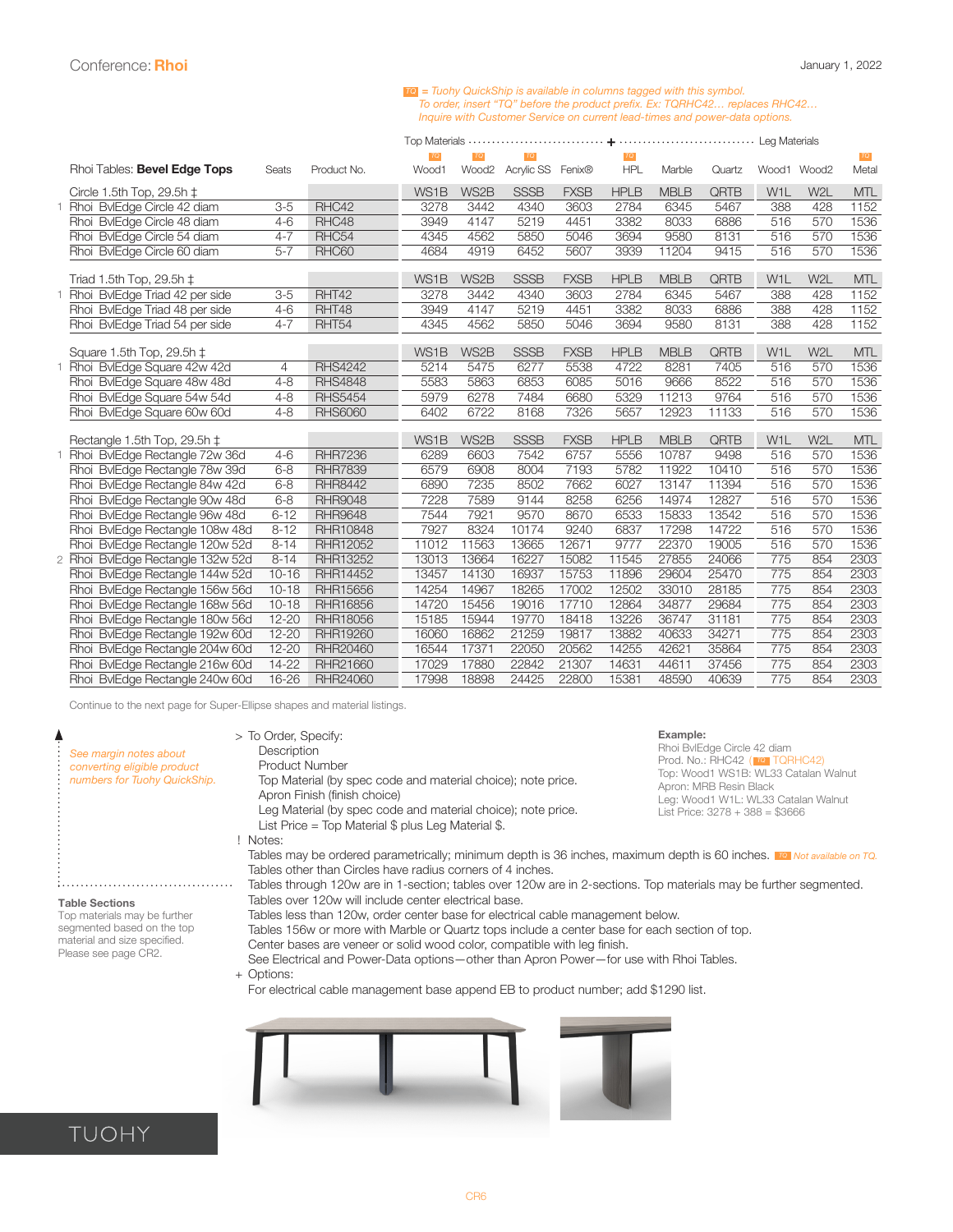#### **=** *Tuohy QuickShip is available in columns tagged with this symbol. To = Iuony QuickSnip is available in columns tagged with this symbol.*<br>To order, insert "TQ" before the product prefix. Ex: TQRHSE723624 replaces RHSE723624. *Inquire with Customer Service on current lead-times and power-data options.*

| Top Motoriolo |  | Log Motoriolo |
|---------------|--|---------------|

|                                                                                                                                                                                                                                                                                       |                                                                                                                                                                                                                                                                                                                                                                                                                          | TQ                | <b>TQ</b>         |             |             |             |               |        |                  |                   | <b>TQ</b>  |
|---------------------------------------------------------------------------------------------------------------------------------------------------------------------------------------------------------------------------------------------------------------------------------------|--------------------------------------------------------------------------------------------------------------------------------------------------------------------------------------------------------------------------------------------------------------------------------------------------------------------------------------------------------------------------------------------------------------------------|-------------------|-------------------|-------------|-------------|-------------|---------------|--------|------------------|-------------------|------------|
| <b>Seats</b>                                                                                                                                                                                                                                                                          | Product No.                                                                                                                                                                                                                                                                                                                                                                                                              | Wood1             | Wood <sub>2</sub> | Acrylic SS  | Fenix®      | <b>HPL</b>  | <b>Marble</b> | Quartz | Wood1            | Wood <sub>2</sub> | Metal      |
|                                                                                                                                                                                                                                                                                       |                                                                                                                                                                                                                                                                                                                                                                                                                          | WS <sub>1</sub> B | WS <sub>2</sub> B | <b>SSSB</b> | <b>FXSB</b> | <b>HPLB</b> | <b>MBLB</b>   | QRTB   | W <sub>1</sub> L | W2L               | <b>MTL</b> |
| 6                                                                                                                                                                                                                                                                                     |                                                                                                                                                                                                                                                                                                                                                                                                                          | 6238              | 6549              | 7459        | 6853        | 5650        | 10881         | 9593   | 516              | 570               | 1536       |
| $6 - 8$                                                                                                                                                                                                                                                                               | <b>RHSE783926</b>                                                                                                                                                                                                                                                                                                                                                                                                        | 6491              | 6815              | 7920        | 7289        | 5878        | 12018         | 10505  | 516              | 570               | 1536       |
| $6 - 8$                                                                                                                                                                                                                                                                               | <b>RHSE844228</b>                                                                                                                                                                                                                                                                                                                                                                                                        | 6838              | 7179              | 8419        | 7758        | 6123        | 13242         | 11490  | 516              | 570               | 1536       |
| $6 - 8$                                                                                                                                                                                                                                                                               | <b>RHSE904832</b>                                                                                                                                                                                                                                                                                                                                                                                                        | 7239              | 7602              | 9060        | 8354        | 6350        | 15068         | 12923  | 516              | 570               | 1536       |
| $6 - 10$                                                                                                                                                                                                                                                                              | <b>RHSE964832</b>                                                                                                                                                                                                                                                                                                                                                                                                        | 7427              | 7798              | 9488        | 8765        | 6627        | 15929         | 13638  | 516              | 570               | 1536       |
| $8 - 10$                                                                                                                                                                                                                                                                              | RHSE1085234                                                                                                                                                                                                                                                                                                                                                                                                              | 7995              | 8395              | 10417       | 9637        | 7033        | 18368         | 15577  | 516              | 570               | 1536       |
| $8 - 12$                                                                                                                                                                                                                                                                              | RHSE1205436                                                                                                                                                                                                                                                                                                                                                                                                              | 10987             | 11537             | 13693       | 12864       | 9859        | 22937         | 19716  | 516              | 570               | 1536       |
| $8 - 12$                                                                                                                                                                                                                                                                              | RHSE1325436                                                                                                                                                                                                                                                                                                                                                                                                              | 13063             | 13716             | 16476       | 15313       | 11641       | 28544         | 24608  | 775              | 854               | 2303       |
|                                                                                                                                                                                                                                                                                       | RHSE1445436                                                                                                                                                                                                                                                                                                                                                                                                              | 13401             | 14071             | 17209       | 16003       | 11997       | 30353         | 26059  | 775              | 854               | 2303       |
|                                                                                                                                                                                                                                                                                       | RHSE1566040                                                                                                                                                                                                                                                                                                                                                                                                              | 14345             | 15063             | 18819       | 17513       | 12691       | 34599         | 29431  | 775              | 854               | 2303       |
|                                                                                                                                                                                                                                                                                       | RHSE1686040                                                                                                                                                                                                                                                                                                                                                                                                              | 14830             | 15572             | 19611       | 18259       | 13065       | 36587         | 31022  | 775              | 854               | 2303       |
|                                                                                                                                                                                                                                                                                       | RHSE1806040                                                                                                                                                                                                                                                                                                                                                                                                              | 15315             | 16080             | 20402       | 19005       | 13441       | 38577         | 32613  | 775              | 854               | 2303       |
|                                                                                                                                                                                                                                                                                       | RHSE1926040                                                                                                                                                                                                                                                                                                                                                                                                              | 15799             | 16589             | 21287       | 19844       | 13908       | 40659         | 34299  | 775              | 854               | 2303       |
|                                                                                                                                                                                                                                                                                       | RHSE2046040                                                                                                                                                                                                                                                                                                                                                                                                              | 16284             | 17098             | 22079       | 20590       | 14283       | 42649         | 35890  | 775              | 854               | 2303       |
|                                                                                                                                                                                                                                                                                       | RHSE2166040                                                                                                                                                                                                                                                                                                                                                                                                              | 16768             | 17607             | 22870       | 21335       | 14658       | 44637         | 37482  | 775              | 854               | 2303       |
| Rhoi Tables: Bevel Edge Tops<br>Super-Ellipse 1.5th Top, 29.5h ‡<br>BylEdge S.Ellipse 72w 36/24d<br><b>Rhoi</b><br>Rhoi BylEdge S.Ellipse 78w 39/26d<br>Rhoi BylEdge S.Ellipse 84w 42/28d<br>Rhoi BylEdge S.Ellipse 90w 48/32d<br>Rhoi BylEdge S.Ellipse 96w 48/32d<br>2 Rhoi<br>Rhoi | Rhoi BylEdge S.Ellipse 108w 52/34d<br>Rhoi BylEdge S.Ellipse 120w 54/36d<br>BylEdge S.Ellipse 132w 54/36d<br>Rhoi BylEdge S.Ellipse 144w 54/36d 10-14<br>Rhoi BylEdge S.Ellipse 156w 60/40d 10-16<br>Rhoi BylEdge S.Ellipse 168w 60/40d 10-16<br>Rhoi BylEdge S.Ellipse 180w 60/40d 10-16<br>Rhoi BylEdge S.Ellipse 192w 60/40d 12-20<br>BylEdge S.Ellipse 204w 60/40d 12-20<br>Rhoi BylEdge S.Ellipse 216w 60/40d 14-22 | <b>RHSE723624</b> |                   |             |             |             |               |        |                  |                   |            |

| See margin notes about<br>converting eligible product<br>numbers for Tuohy QuickShip.                                                       | > To Order, Specify:<br>Description<br><b>Product Number</b><br>Top Material (by spec code and material choice); note price.<br>Apron Finish (finish choice)<br>Leg Material (by spec code and material choice); note price.<br>List Price = Top Material $$$ plus Leg Material $$$ .                                                                                                                                                                                                                                                                                                                                                                                                                                                                                                                                                         | Example:<br>Rhoi BylEdge S-Ellipse 72w 36/24d<br>Prod. No.: RHSE723624 (To TQRHSE723624)<br>Top: Wood1 WS1B: AN89 Light Anigre<br>Apron: MRSA Resin Satin Aluminum<br>Leg: Metal MTL: MRSA Resin Satin Aluminum<br>List Price: 6238 + 1536 = \$7774 |
|---------------------------------------------------------------------------------------------------------------------------------------------|-----------------------------------------------------------------------------------------------------------------------------------------------------------------------------------------------------------------------------------------------------------------------------------------------------------------------------------------------------------------------------------------------------------------------------------------------------------------------------------------------------------------------------------------------------------------------------------------------------------------------------------------------------------------------------------------------------------------------------------------------------------------------------------------------------------------------------------------------|-----------------------------------------------------------------------------------------------------------------------------------------------------------------------------------------------------------------------------------------------------|
| <b>Table Sections</b><br>Top materials may be further<br>segmented based on the top<br>material and size specified.<br>Please see page CR2. | Notes:<br>Tables may be ordered parametrically; minimum depth is 36 inches, maximum depth is 60 inches. To Not available on TQ.<br>Tables other than Circles have radius corners of 4 inches.<br>Tables through 120w are in 1-section; tables over 120w are in 2-sections. Top materials may be further segmented.<br>Tables over 120w will include center electrical base.<br>Tables less than 120w, order center base for electrical cable management below.<br>Tables 156w or more with Marble or Quartz tops include a center base for each section of top.<br>Center bases are veneer or solid wood color, compatible with leg finish.<br>See Electrical and Power-Data options — other than Apron Power — for use with Rhoi Tables.<br>+ Options:<br>For electrical cable management base append EB to product number; add \$1290 list. |                                                                                                                                                                                                                                                     |

#### Top Materials Apron Finish Leg Materials

| Wood1 WS1B                 | Wood2 WS2B               | <b>TO</b> Acrylic Solid Surface SSSB | TQ |
|----------------------------|--------------------------|--------------------------------------|----|
| AN89 Light Anigre          | <b>BS30 Mateo Gray</b>   | Avonite® 8256 Polaris                |    |
| AS22 Blanco Ash            | FB14 Flamed Black        |                                      |    |
| <b>BS28 Whitened Oak</b>   | FG11 Flamed Gray         | Fenix® NTM FXSB                      |    |
| CH45 Light Cherry          | FS10 Flamed Sand         | 30 Bianco Alaska                     |    |
| CH49 Medium Cherry         | <b>FWX9 Flamed White</b> | 718 Grigio Londra                    |    |
| CH53 Dark Cherry           | SOX6 Sand Oak            | 720 Nero Ingo                        |    |
| MH95 Medium Mahogany       | SSX2 Striped Sand        |                                      |    |
| MH97 Dark Mahogany         |                          | TO HPL HPLB                          |    |
| MP57 Light Maple           |                          | Formica® 949 White                   |    |
| MP61 White Maple           |                          |                                      |    |
| SP73 Medium Sapele         |                          | Marble MBLB                          |    |
| <b>WL33 Catalan Walnut</b> |                          | Carrara                              |    |
| WL35 Scandia Walnut        |                          |                                      |    |
| WL79 Sumatra Walnut        |                          | Quartz QRTB                          |    |
| <b>WL80 Mezzo Walnut</b>   |                          | All standard Cambria®                |    |
| WO38 Tangiers Oak          |                          | colors except:                       |    |
|                            |                          | Cambria MattaTM                      |    |

Quartz QRTB All standard Cambria® colors except: Cambria Matte™ Luxury Design Series

To Metal MRB Resin Black MRBM Resin Black Matte MRW Resin White MRSA Resin Satin Aluminum MRTG Resin Thunder Gray

Top

.........Apron  $\ldots \ldots \ldots$  Leg:

Wood1 W1L WL33 Catalan Walnut WL35 Scandia Walnut WL79 Sumatra Walnut WL80 Mezzo Walnut WO38 Tangiers Oak

Wood2 W2L FWX9 Flamed White

Metal MTL *TQ*

MRB Resin Black MRBM Resin Black Matte MRW Resin White MRSA Resin Satin Aluminum MRTG Resin Thunder Gray